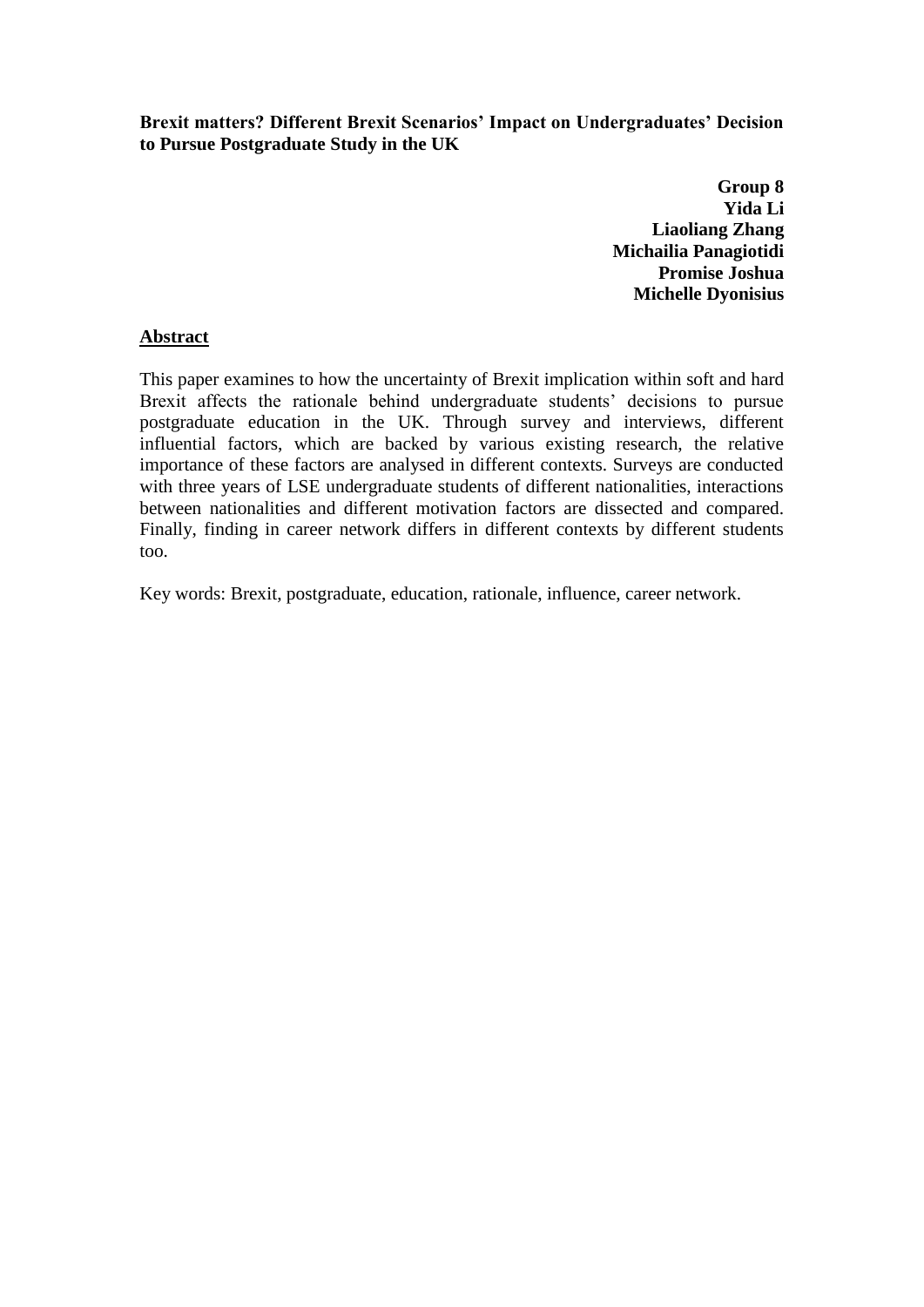#### **Introduction**

This paper examines the recent implication of UK leaving the EU (Brexit) to the students, particularly LSE undergraduates, in their rationale behind considering to pursue further postgraduate education in the UK. A considerably vast literature has indeed addressed various influential motives to the decision-making process in addition to the recently developed investigation on Brexit effects on education in general. Yet, a study combining both aspects to focus on individual decisions in relation to the uncertainty that Brexit entails, is overlooked. In fact, this lack of information is mentioned as the universities' downfall in targeting their effort to recruit students for postgraduate education in comparison for undergraduate studies.

Our findings from the analysis of the surveys, reveal that significant influences vary on UK, EU, and international LSE students in the face of different contexts: either Soft Brexit (SB) or Hard Brexit (HB). A particular motive to expand career network show a significant contrast interestingly in the two contexts which is explained through the qualitative analysis of interviews. Therefore, we conclude that the changes, given in two scenarios of unfolding Brexit, would affect differently on students' considerations to pursue postgraduate education that require corresponding responses from LSE in the future.

#### **Literature Review**

The previous research surrounding decisions to pursue postgraduate education in the UK leaves a niche in regards to factors influencing individual decisions facing the uncertainty of Brexit. The lack of such information resulted in universities' downfall to fail to provide targeted information to the applicants in comparison to prospects websites provided for undergraduate students (Mellors-Bourne, 2014). This is addressed in the 2016 Government higher education (HE) White Paper "Success as a Knowledge Economy" stating a lack of clear information available to postgraduate applicants. Meanwhile, thorough studies of such influential factors to students' decision are absent as noted in several publications (Leonard et al. 2006; Wakeling 2005; Bowman 2005; HEFCE 2006; Singaravelu, 2005). Therefore, the needs and wants of students are not yet comprehensively identified in the same way that this paper focuses on.

In order to examine more thoroughly the importance of various influential factors to students' decision to pursue postgraduate studies, previous research confirms the credibility of these factors in the first place through similar usage of survey. (Donaldson, 2004; Mellors-Bourne, 2014; Wakeling, 2015). Evidently, the following factors have been extensively examined by these studies and other existing literature: personal factors such as family expectations, benefits of social life near the university, career-related motivations such as postpone entry into workforce, higher expected salary, potential to extend career network, and academic reasons such as academic curiosity and desire to improve knowledge. (Scaffidi, 2011; Stuart, 2008, Shen, 2014; Abrahams, 2015; [Wegner,](http://librarysearch.lse.ac.uk/primo_library/libweb/action/search.do?vl(freeText0)=Wegner%2c+Eldon+L.&vl(81779454UI0)=creator&vl(1203765583209UI1)=all_items&fn=search&tab=default_tab&mode=Basic&vid=44LSE_VU1&scp.scps=scope%3a(44LSE)%2c44LSE_EbscoLocal1_4_8%2c44LSE_EbscoLocal2%2cprimo_central_multiple_fe&ct=lateralLinking) 1969). However, the surveys constructed in existing studies did not address the recent underlying context of Brexit that adds unprecedented uncertainties in job market and education sector which in turn affects students' decision makings (Gordon and Corbett, 2017).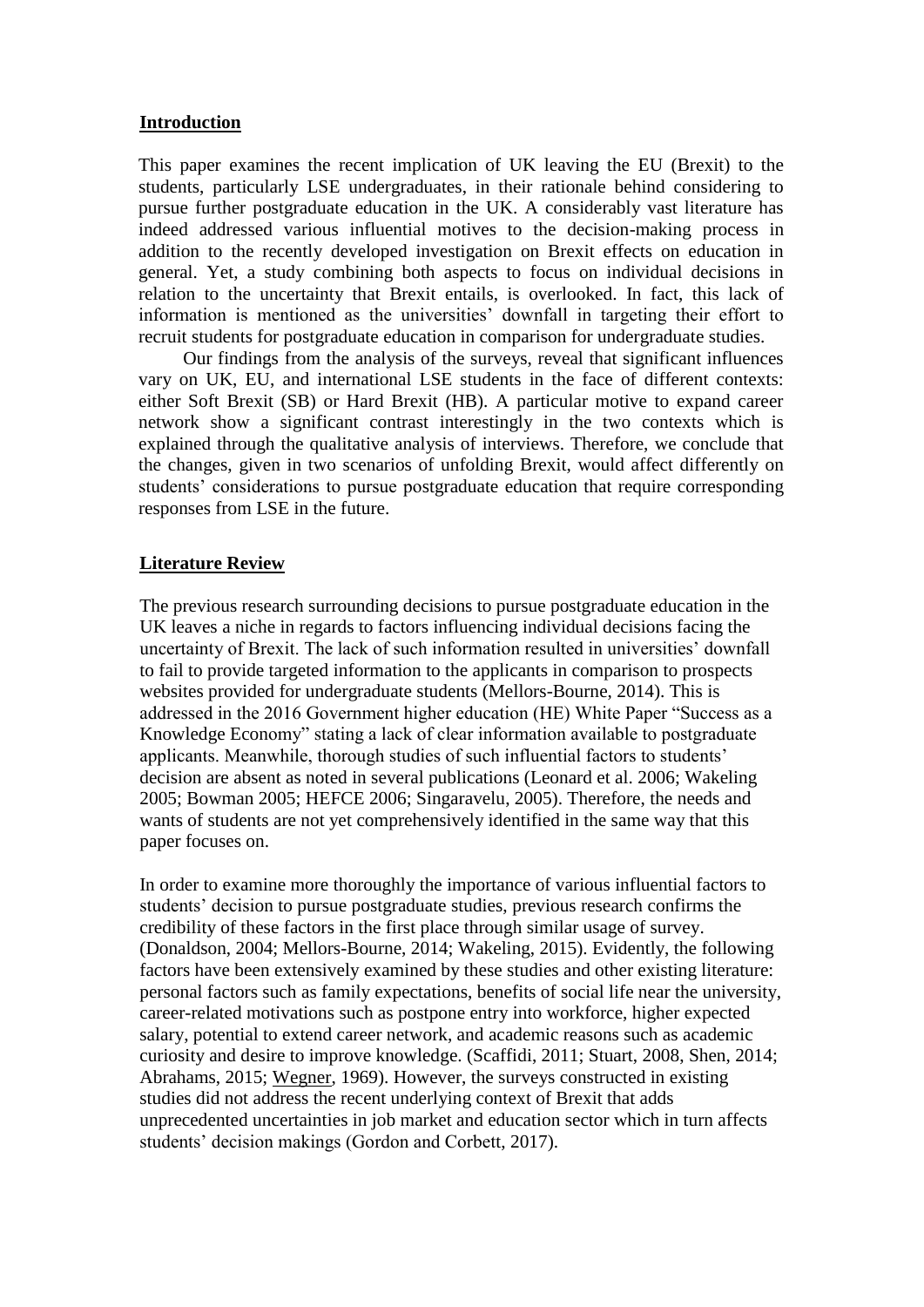Inspired by Gordon and Corbett's (2017) definition of the potential outcomes of a 'hard' Brexit, and what they refer to as an 'intelligent Brexit', this paper translates certain characteristics from their article into definitions of 'hard' and 'soft' Brexit as the context for decision-making regarding postgraduate education. While they characterise hard Brexit as cutting off the flow of individuals coming into the UK education system (2017, p. 2), this paper specifies them in three characteristics: increasing the tuition fees for EU students, decreasing the availability of jobs in the UK for non-UK students, and decreasing the number of international experts in UK universities (all in comparison to pre-Brexit UK). While they defined 'intelligent' Brexit as the retainment of the right to study, work and live in member countries for academics and students (2017, p. 2), this paper mirror this factor within the definition of hard Brexit by adding tougher visa requirements for study and employment for non-UK citizens as in pre-Brexit UK. Hence, soft Brexit is defined as the previouslymentioned four aspects show no significant changes as compare to pre-Brexit UK.

Moreover, adopting similar approach by Scaffidi (2011), interviews are conducted to explain the most salient result from the survey. In the case of this paper, the opportunity to expand career network is studied in greater depth as a factor with most contrasting change between the two contexts. As the existing literature has revealed that prospective postgraduate students greatly value career networking opportunities with faculty members and employers from various industries in their postgraduate education (Scaffidi, 2011; Blackburn, 2011), this paper complements it. The interviews provide the reason influencing varied types of students differently in addition to the already introduced context of Brexit uncertainty.

#### **Methodology**

The methodology combines the use of quantitative and qualitative methods - surveys and interviews. Due to the nature of this research, the main method used is quantitative analysis which indicates different levels of importance corresponding to different types of students under different contexts of Brexit. Meanwhile, the interview is supplementary to the former quantitative analysis in explaining the unstated reasonings of the survey results particularly on the significant finding regarding one factor - the opportunity to expand career network.

#### **Quantitative Methods: Survey**

Looking into the different implications of soft and hard Brexit as the underlying context in regards to the importance of the other factors, they are explicitly defined to the survey takers.

LSE undergraduate students are our targeted group to understand their views in regards to the aforementioned rationale. Survey was gathering sufficient data was imperative to result some valid conclusions. it was decided that a survey would be most appropriate. Moreover, a survey would allow for a quantitative analysis and a possibly easier and quicker interpretation of data. Two separate self-report, online surveys were conducted and were distributed to LSE undergraduates through snowball sampling, starting with the researchers' social networks within LSE. This process utilised student's diverse networks to collect adequate data. It is believed that, in general, the decision to pursue postgraduate education varies a lot and thus this snowball will collect diverse views. Conducting two surveys to be answered by different people, instead of a single survey including both scenarios allowed the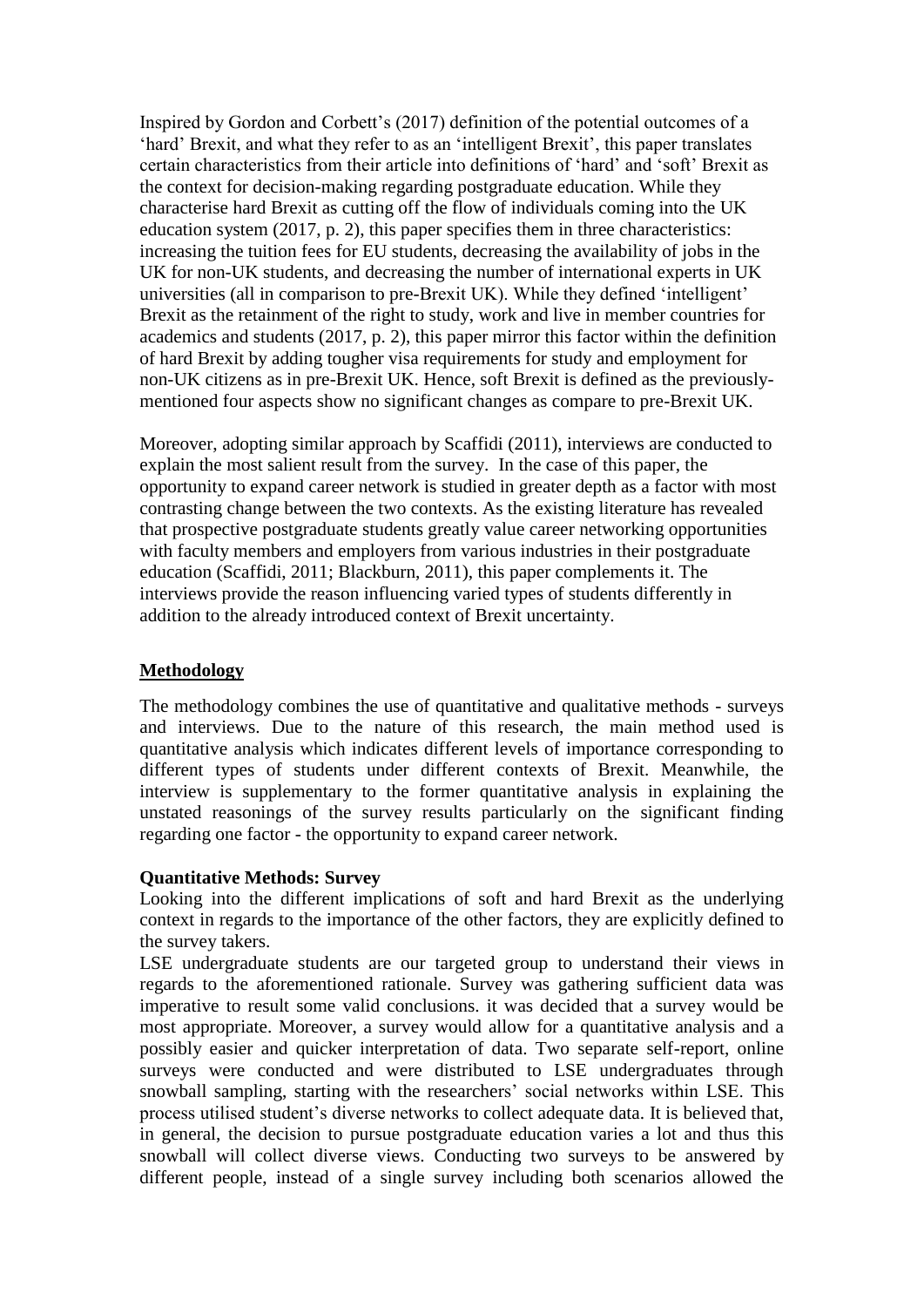existence of a control group (Soft Brexit), where the answers would be based on the current reality. With this method, students could focus on their given scenario and wouldn't have to imagine living in two different worlds, also limiting the social desirability bias. It is thus believed that this provided less biased results and allowed for a shorter survey in length resulting into a sufficient sample size. Each survey directed students to think of two different concepts. The first survey was relevant to Soft Brexit where the effects of Brexit to students are minimum and the second was under a Hard Brexit context where several aspects of student lives as well as future job hunting in UK would be affected. Note that apart from the different uncertain scenarios, the two surveys were identical in terms of structure and questions so for findings to be consistent.

A sample of the survey can be found in **Appendix 1-3.** It was crucial that the respondents understood the specific Brexit scenario and took it into account when answering the survey, as well as that everyone had a consistent view of what Soft and Hard Brexit implied. For this purpose, the relevant outcomes of each were clearly stated at the beginning followed by a related question. Moreover, background information of the students was collected to categorise them in what was believed to be groups with uniform opinions with regards to the influential factor for postgraduate study in UK. To investigate the above motivation, it was decided that several personal, academic and career factors, would be given along with a 5 level Likert scale from Not at all to Extremely influential. These factors would appear in a random order each time, to ensure responses are not affected by it and that factors relevant to different categories would be mixed up.

#### **Quantitative Methods: Interviews**

A sample of the interview script/questions can be found in **Appendix 4.** The statistically significant difference between the mean scores of expanding career network under Hard and Soft Brexit can be explained through the reasonings found. By questioning UK, EU, and International students, general trends of their thinking provide a more in-depth analysis to the paper.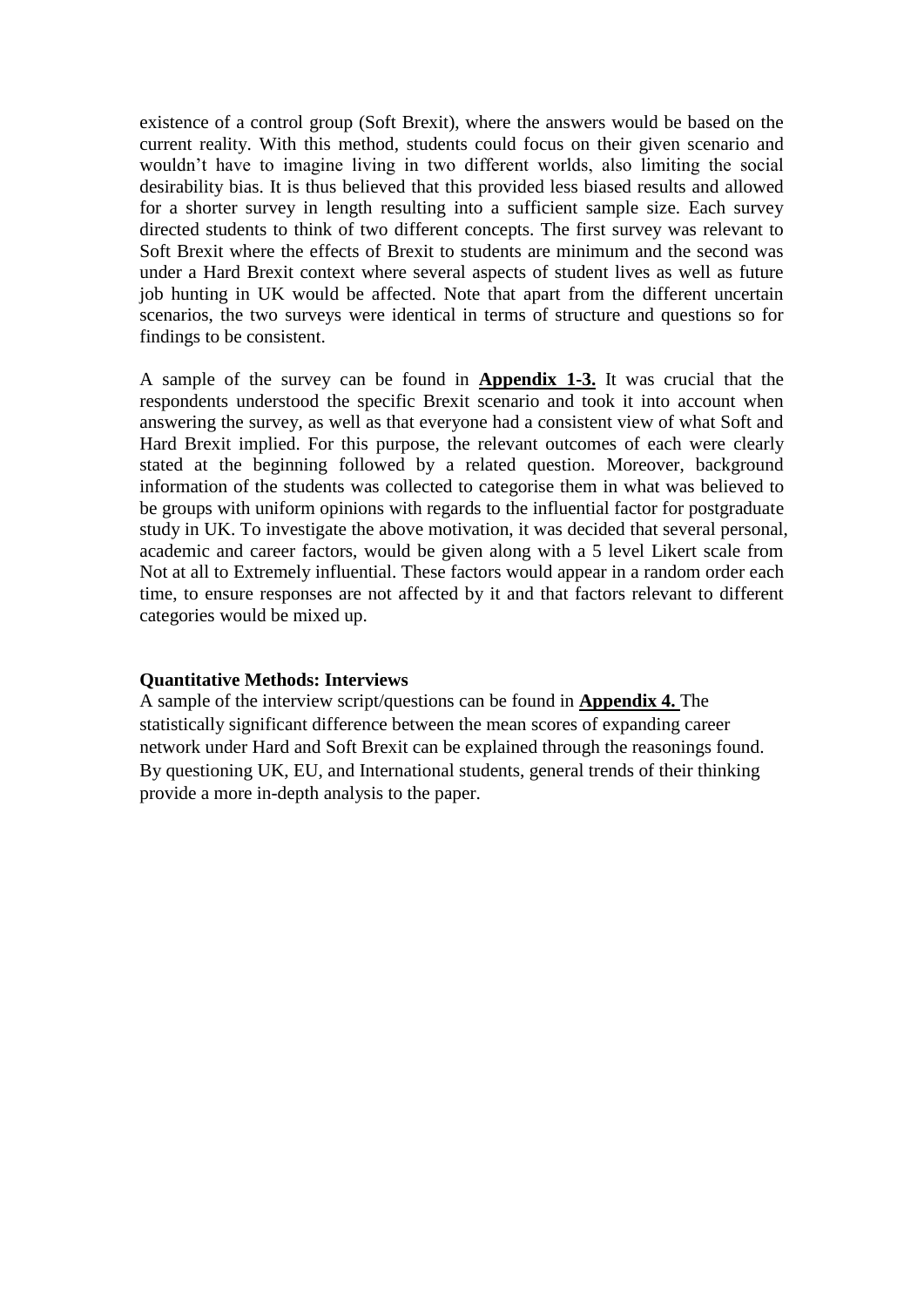#### **Data Analysis and Results**

#### **Background Analyses**

All the following conclusions are inferred through our analyses using some Excel and SPSS from our survey respondents. These results are generated from a sample size of 186 (106: Hard Brexit, 80: Soft Brexit) LSE undergraduate students and can only represent the views of this specific student community. An assumption is made that the two groups of students responding to the different surveys have on average similar characteristics and are thus comparable due to the randomization that took place during the survey distribution. Pie charts relevant to this can be found in **Appendix 5-6***.* The tests mentioned below also assume normality within the groups compared.

#### **I: Brexit Concern and Student Types**

First and foremost, it is vital to analyse how different LSE undergraduate students view Brexit and how concerned they are about the possible outcomes provided to them. This is based on Question 1 of the two surveys, whose graph is shown below.



It can be seen that views about Brexit vary both with the two possible outcomes of Brexit as well as the different student types. As expected, grouping UK and EU students it can concluded that they feel more concerned about Hard than Soft Brexit  $(t(71)=2.663$ , p=0.010). Such a conclusion cannot be drawn for International students.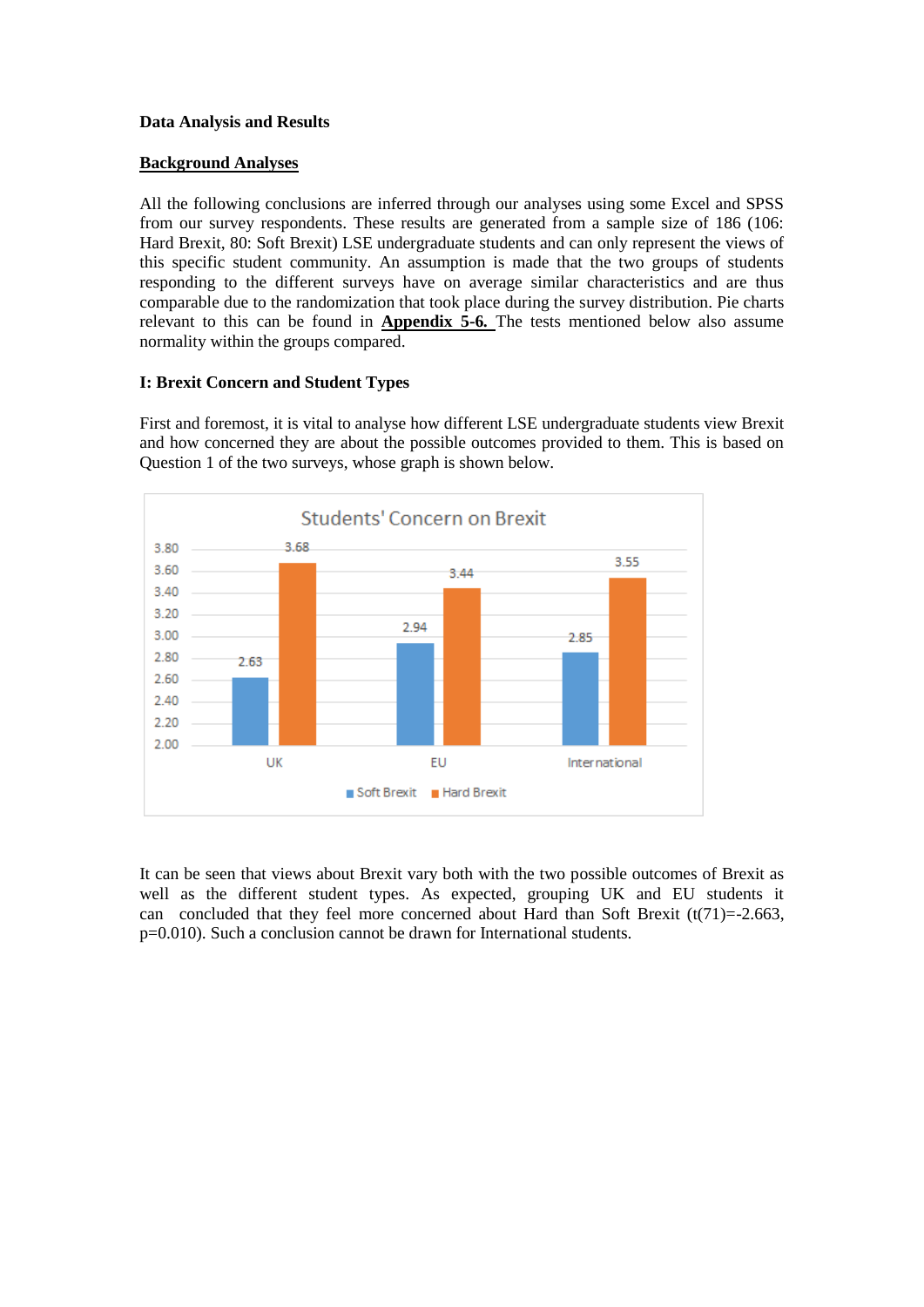# **II: Top factors influencing decision to pursue postgraduate education in general**

In addition, it is key and amusing to understand which factors are the most determinantal with regards to this decision. A detailed analysis can be found in Table A.

| Table A                                                                                                                                               |                       | Soft Brexit                                                     |                                                 | <b>Hard Brexit</b>                                              |
|-------------------------------------------------------------------------------------------------------------------------------------------------------|-----------------------|-----------------------------------------------------------------|-------------------------------------------------|-----------------------------------------------------------------|
|                                                                                                                                                       | Max                   | Min                                                             | Max                                             | Min                                                             |
| UK                                                                                                                                                    | Enjoyment<br>of study | Less time taken to get<br>the degree than in other<br>countries | Improved<br>knowledge                           | Family expectation<br>to pursue further studies                 |
|                                                                                                                                                       | 3.75                  | 1.63                                                            | 3.77                                            | 1.94                                                            |
| EU                                                                                                                                                    | Enjoyment<br>of study | Postpone entry<br>into workforce                                |                                                 | Less time taken to get<br>the degree than in other<br>countries |
|                                                                                                                                                       | 4.12                  | 2.12                                                            | 4.22                                            | 2.00                                                            |
| International<br>Family expectation<br>Employer's<br>to pursue further studies<br>perceived<br>reputation of<br>the degree<br>& Improved<br>knowledge |                       | Personal<br>satisfaction                                        | Family expectation<br>to pursue further studies |                                                                 |
|                                                                                                                                                       | 3.72                  | 2.74                                                            | 3.53                                            | 2.62                                                            |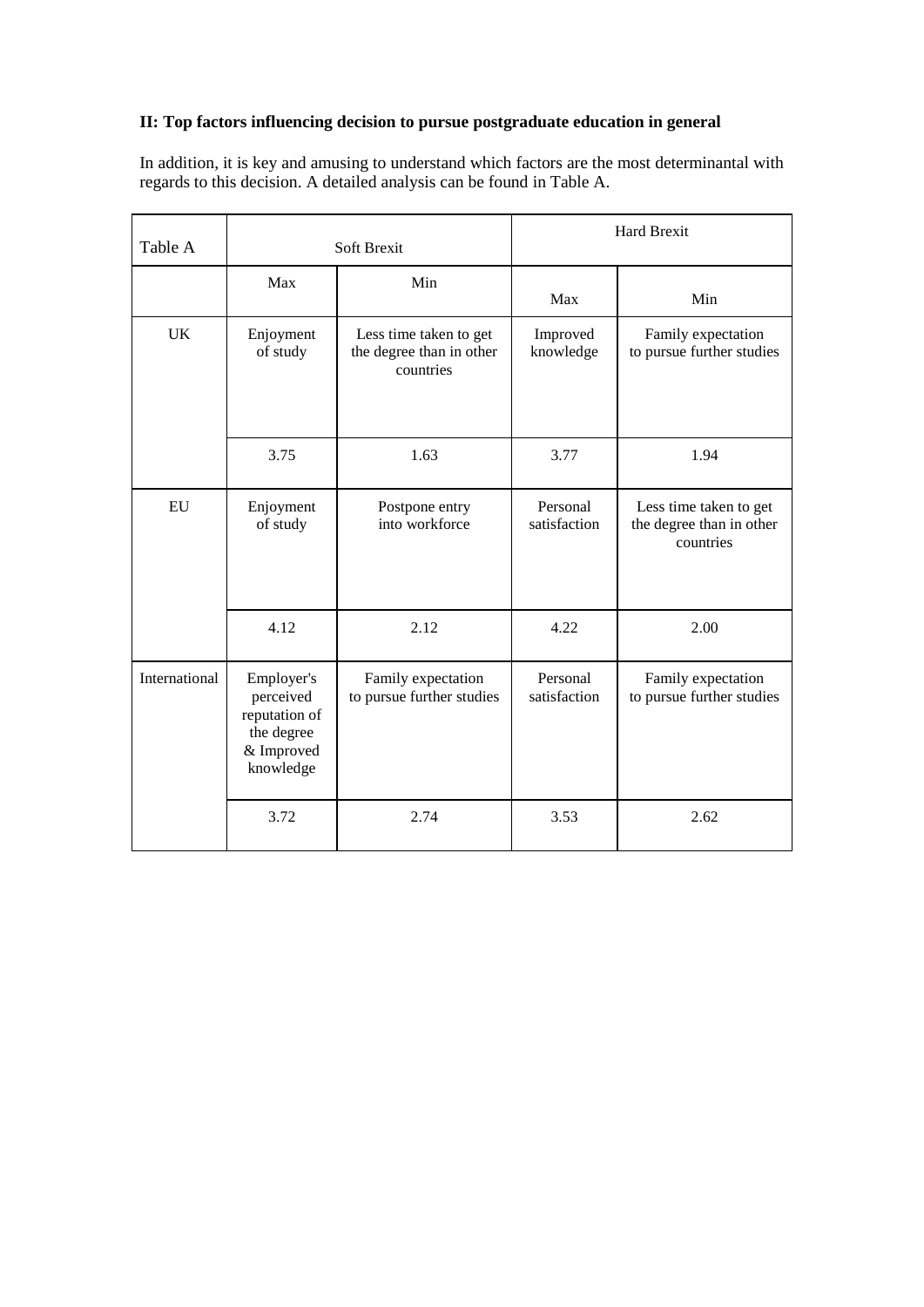#### **III: Factors differing when comparing with nationalities**

It is also interesting to investigate which influential factors were most different when comparing among the three groups of students: UK, EU and International. The One-Way ANOVA analysis significant results, at a 10% significance level, are depicted in Table 1.

| Dependent Variable                | DF             | F - statistic | p-value |
|-----------------------------------|----------------|---------------|---------|
| <b>Family Expectations</b>        | $\overline{2}$ | 9.353         | .000    |
| Social Life                       | $\overline{2}$ | 4.712         | .010    |
| Postpone Workforce                | $\overline{2}$ | 2.698         | .070    |
| <b>Personal Satisfaction</b>      | $\overline{2}$ | 2.853         | .060    |
| <b>Career Network</b>             | $\overline{2}$ | 5.225         | .006    |
| Less Time Taken to Complete Study | $\overline{2}$ | 11.181        | .000    |
| Academic Curiosity                | $\overline{2}$ | 3.018         | .051    |
| <b>Interaction With Experts</b>   | $\overline{2}$ | 2.682         | .071    |

Table 1: One-Way ANOVA of Influential Factors

An analysis following was also conducted to examine the specific differences for every couple of the three student types. The test presented below were carried out using Post-hoc LSD comparisons at 10% significance level.

Differences Between International & UK students: The factors presented in Table 2 are the ones that international students rated as significantly **more** influential in their decision, compared to UK students.

| Table 2: Post-hoc LSD comparison: International & UK students |  |  |  |
|---------------------------------------------------------------|--|--|--|
|---------------------------------------------------------------|--|--|--|

| Dependent Variable         | Mean difference<br>(International – UK) | p-value |
|----------------------------|-----------------------------------------|---------|
| <b>Family Expectations</b> | 0.84                                    | .000    |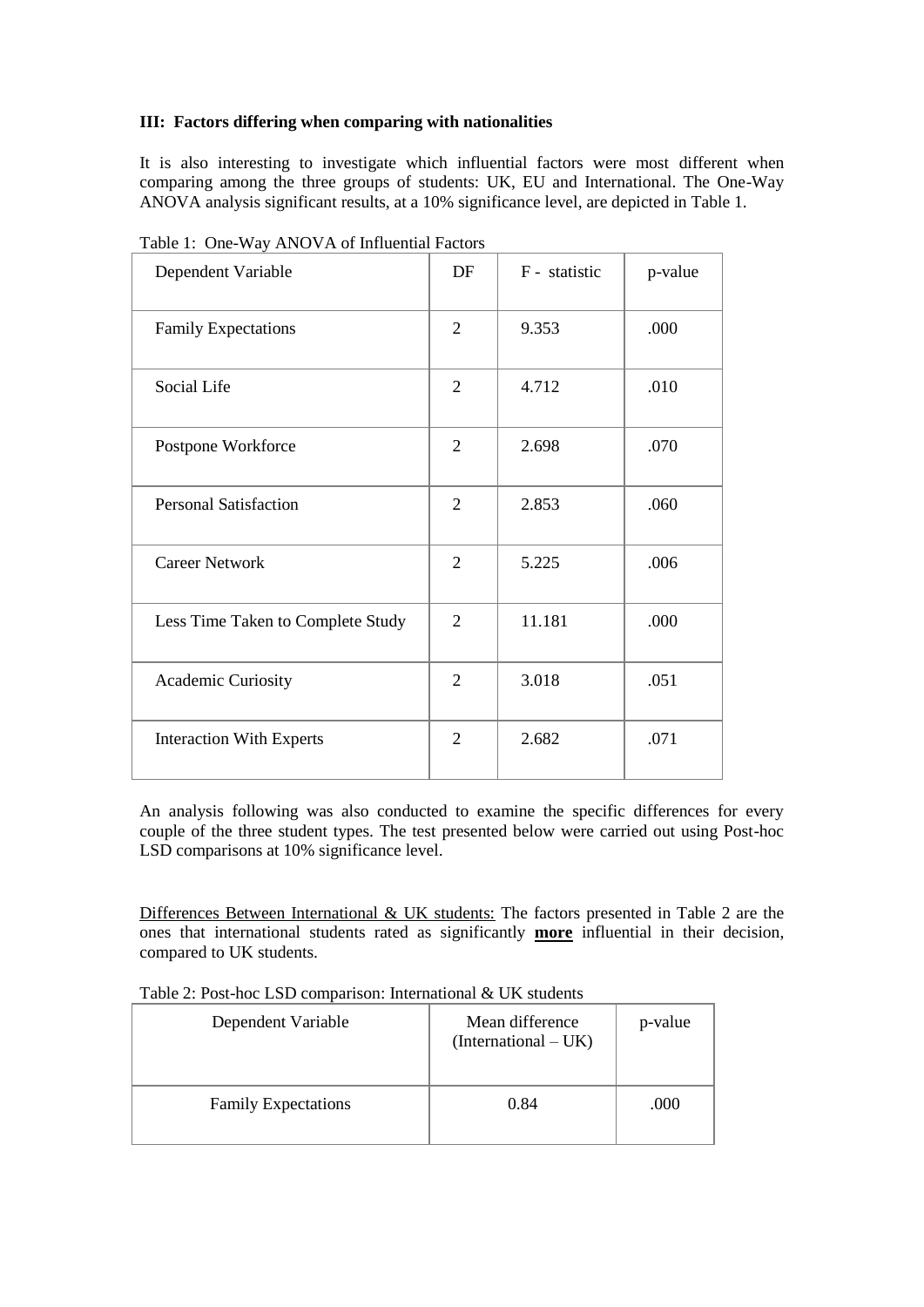| Social Life                       | 0.65 | .002 |
|-----------------------------------|------|------|
| Career Network                    | 0.49 | .015 |
| Less Time Taken to Complete Study | 1.03 | .000 |
| <b>Interaction With Experts</b>   | 0.32 | .096 |

Differences Between EU & UK students: The factors presented in Table 3 are the ones that EU students rated as significantly **more** influential in their decision, compared to UK students.

| Dependent Variable                          | Mean difference<br>$(EU - UK)$ | p-value |
|---------------------------------------------|--------------------------------|---------|
| <b>Family Expectations</b>                  | 0.55                           | .050    |
| Social Life in the U.K.                     | 0.65                           | .027    |
| <b>Personal Satisfaction</b>                | 0.65                           | .023    |
| <b>Opportunity to Expand Career Network</b> | 0.58                           | .041    |
| Interaction with Experts                    | 0.64                           | .019    |

Table 3: Post-hoc LSD comparison: EU & UK students

Differences Between International & EU students: The factors presented in Table 4 are the ones that International students rated as significantly **more** influential in their decision, compared to EU students.

| Dependent Variable | Mean difference<br>$(International - EU)$ | p-value |
|--------------------|-------------------------------------------|---------|
| Postpone workforce | 0.65                                      | .020    |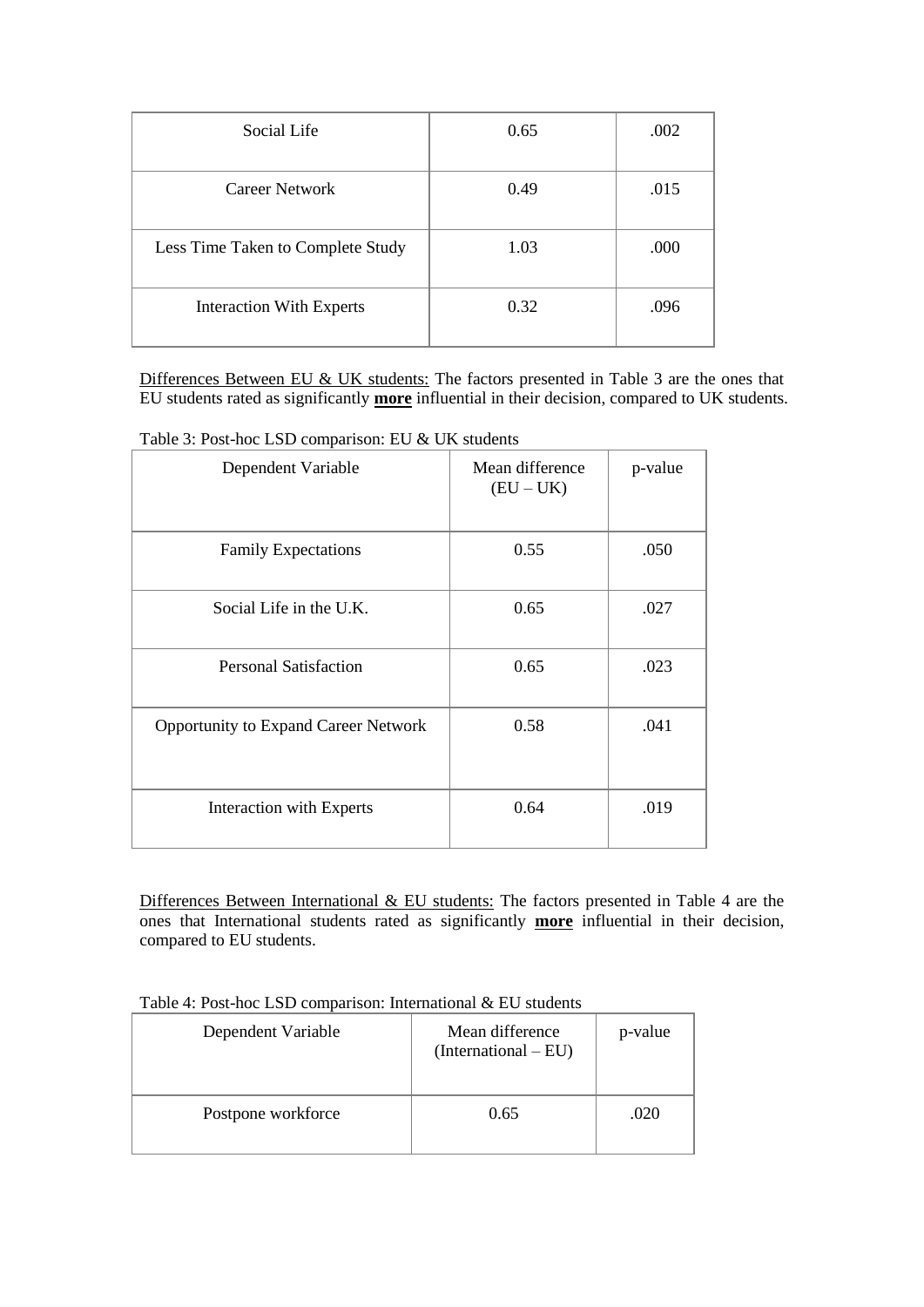| Less time taken to complete study | 0.58    | .038 |
|-----------------------------------|---------|------|
|                                   |         |      |
| <b>Personal Satisfaction</b>      | $-0.51$ | .045 |
| Academic Curiosity                | $-0.66$ | .008 |

#### **In Depth Analyses**

#### **IV: Interaction between Brexit state and Student Type**

The most fascinating part to analyse was whether the different Brexit outcomes caused the influence of a factor to significantly change. This was sub-categorised further into specifically looking into the different student types. It was deduced that the opportunity to expand career network is of special interest. This is because when including both the effects of Brexit and student type, it was found that career network was the only statistically significant result  $(F=2.803, p=0.063)$ . Figure 2 displays the interaction plot.



Furthermore, conducting one-way ANOVA test with 'CareerNetwork' as dependent variable, we discover that under the context of Soft-Brexit, both EU and International students view the opportunity to expand career network as a significantly more influential factor than UK students do (p=0.026, mean difference=0.853; p=0.001, mean difference=1.074).

As a result of this compelling results, the question of why this is happening was prompted. For this purpose, qualitative tools were used through interviewing a number of UK, EU, and International LSE undergraduates students.

To begin with, the mean scale of career network of UK students increased significantly, given that hard Brexit occurs, primarily because of the lower expectation of connection with the EU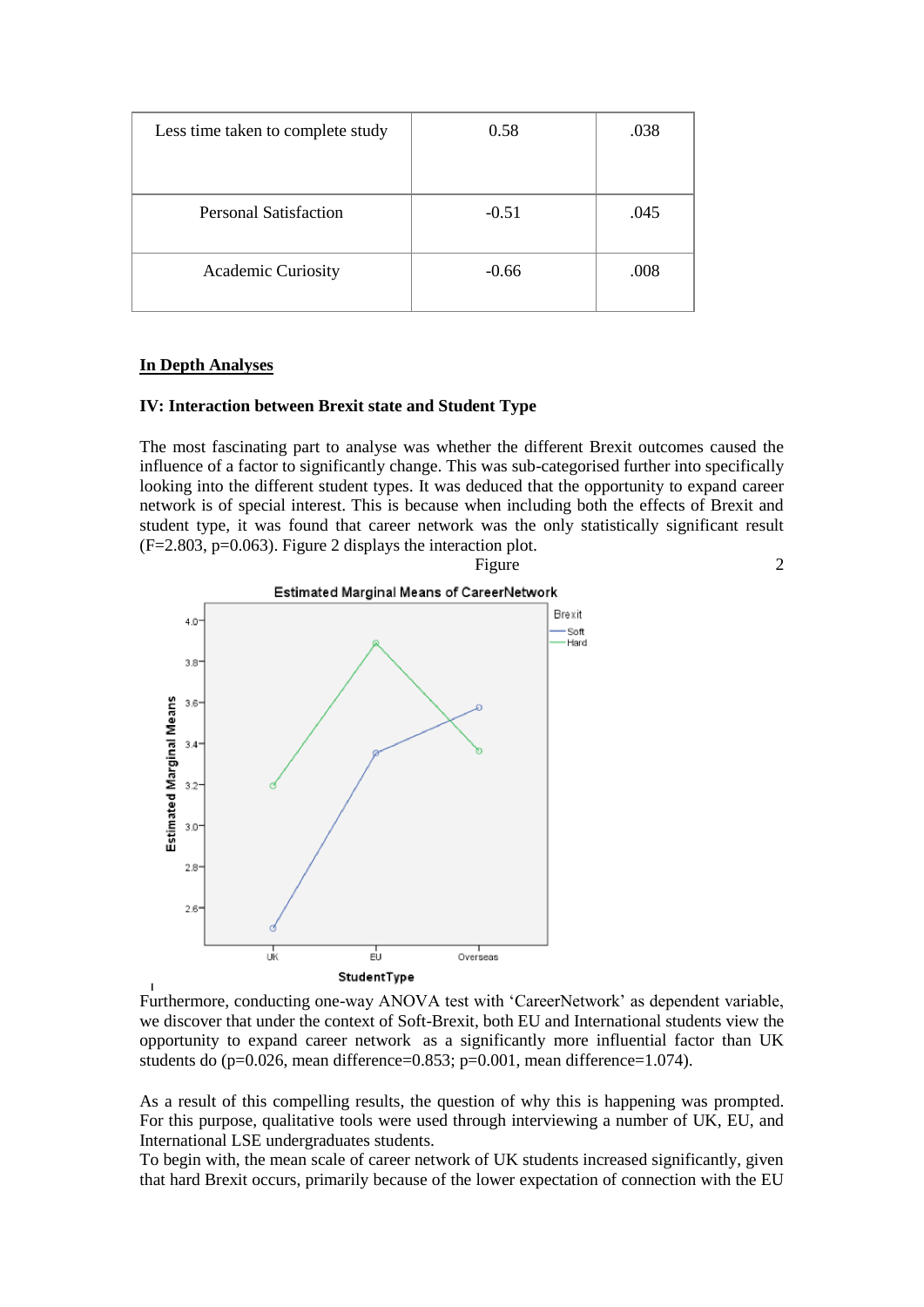in general. As several interviewee stated their interests in having a career abroad, the opportunity to have such advantageous connection becomes more prominent in the case that UK tie with EU is strained as the result of hard Brexit. At the same time, some suggested that the importance of career network would not be significant as they regard it separate than their pursuit of academic studies in postgraduate education regardless of the types of Brexit. Yet, considering the logical interest in advancing their career especially in the context of hard Brexit where job opportunities are expected to be less frequent, one particular interviewee amongst them perhaps best stated that the opportunity to expand their network during their studies is always welcomed.

Then, the same phenomenon for the EU students can be explained by similar reasoning. The majority of the interviewees stated that given the condition of hard Brexit limited the available job opportunities especially from EU companies in the UK, they would prefer to return to mainland EU. In this case, having effective connections from networking during their postgraduate education become more important to allow them to get their preferred jobs in the UK. Given that this is provided, such benefit would answer other interviewees concern too that networking would be insufficient to allow him to stand out in the competition.

Finally, the less contrasting change of the mean scale of career network for international students between the two contexts can be explained by their continuing expectation of competitiveness for employment that had already been felt in the past. The slight decrease of importance in the context of hard Brexit is explained by some interviewees regarding their belief that the competition would slightly ease with less preferential treatment for the EU students. However, the overall understanding of international students is that regardless of Brexit types, networking is important for their career and hence continue to be a factor in their decision to pursue postgraduate education.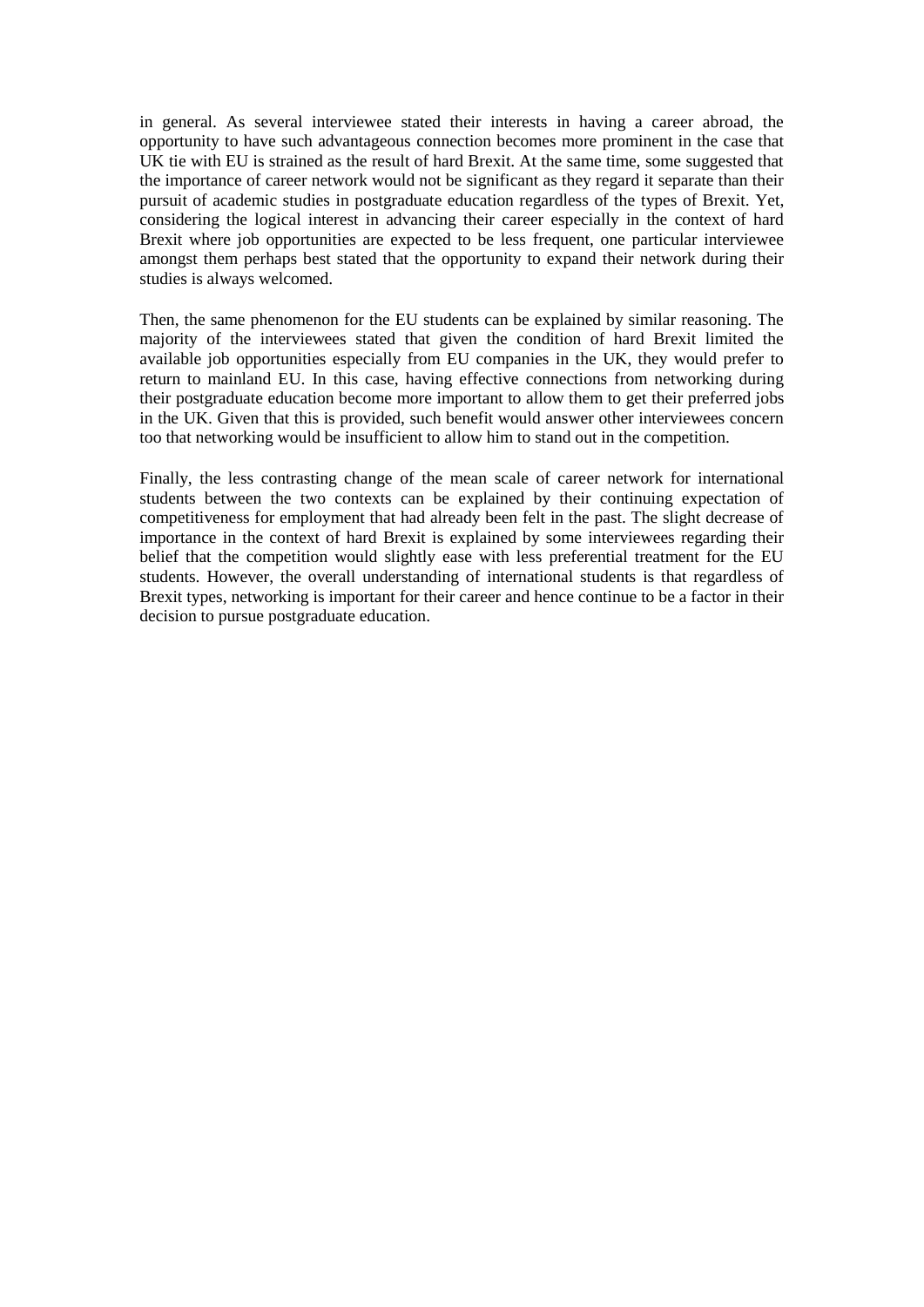#### **Conclusions**

To conclude, our analysis focused on understanding what the factors influencing LSE undergraduate decision to pursue postgraduate education are, in the uncertain world of Brexit UK. This analyses was separated by looking specifically into the different student types (UK, EU and International) and the two different Brexit scenarios proposed (Soft and Hard). As with every research, there are some limitations. Specifically, looking more closely in the proportions of students for each type, it is obvious that the responding groups are unequal and more importantly that the EU student sample is particularly small. This can cause questions to the validity of our assumptions with regards to the comparability of the two samples. In addition many of the findings could possibly hold for EU students too, but due to the little data available for this sub-group, these could not be statistically significant. It should also be borne in mind that all the findings to be mentioned cannot be generalised for all university students and are only inferred from a snowball of LSE undergraduate students. This snowball might have caused this sample to also be biased in many different terms. This research concludes that UK and EU undergraduates are the most concerned about the Brexit outcome, specifically with the possibility for it to be a Hard Brexit. Moreover the important factors differing depending on student type are family's expectation to pursue further studies, the benefits of social life in UK, the ability to postpone entry into workforce, the personal satisfaction of the degree, the potential to expand career networks, the less time taken to complete postgraduate education in UK compared to other countries, academic curiosity of the individual as well as the importance of interaction with experts. Besides, career networks were the only influential factor having a significant difference when comparing the mean scores of Soft to Hard Brexit, considering student type. This was explained by UK, EU, and International students being ultimately concerned with their future career which led to different responses in the contrast of perceptions.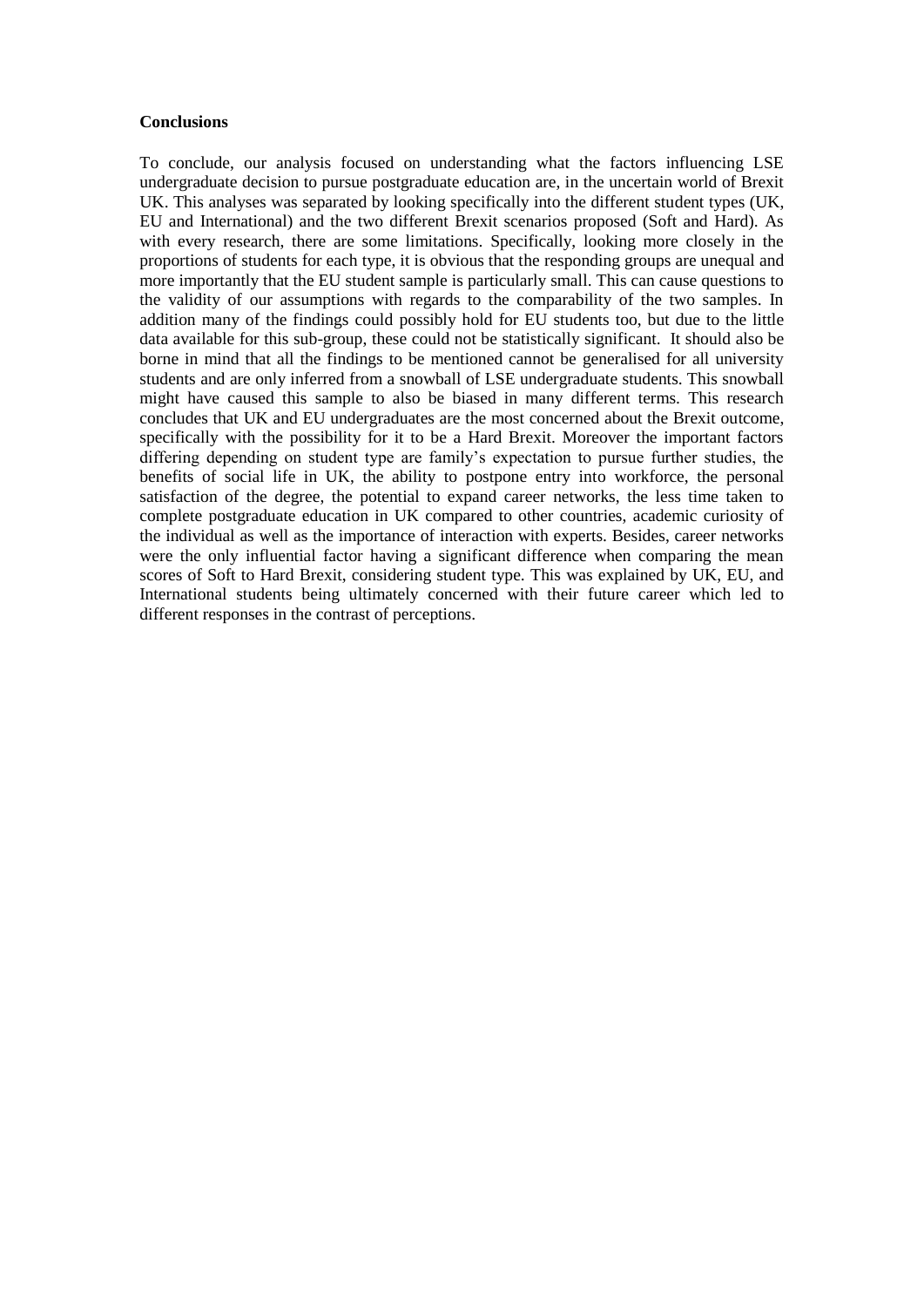#### **Bibliography**

Abrahams, F., Jano, R. and van Lill, B., 2015. Factors influencing the career choice of undergraduate students at a historically disadvantaged South African university. *Industry and Higher Education, 29(3), pp.208-218*.

Blackburn, G., 2011. Which Master of Business Administration (MBA)? Factors influencing prospective students' choice of MBA programme–an empirical study. *Journal of Higher Education Policy and Management*, 33(5), pp.473-483.

Corbett, A. and Gordon, C.E., 2017. The university challenge: what would an Intelligent Brexit look like?. LSE Brexit.

Donaldson, B. and McNicholas, C., 2004. Understanding the postgraduate education market for UK‐based students: a review and empirical study. *International Journal of Nonprofit and Voluntary Sector Marketing*, 9(4), pp.346-360.

Gorard, Stephen, et al. "Review of widening participation research: addressing the barriers to participation in higher education." Bristol: HEFCE(2006).

Hubble, S., 2016. *Higher education* White Paper: success as a knowledge economy.

Leonard, D., Metcalfe, J., Becker, R. and Evans, J., 2006. Review of literature on the impact of working context and support on the postgraduate research student learning experience. *New York, NY: The Higher Education Academy.*

Mellors-Bourne, R., Hooley, T. and Marriott, J., 2014. Understanding how people choose to pursue taught postgraduate study: *report to HEFCE by CRAC and iCeGS*.

Scaffidi, A.K. and Berman, J.E., 2011. A positive postdoctoral experience is related to quality supervision and career mentoring, collaborations, networking and a nurturing research environment. *Higher Education*, 62(6), p.685.

Shen, Y.J. and Herr, E.L., 2004. Career placement concerns of international graduate students: A qualitative study. *Journal of Career Development*, 31(1), pp.15-29.

Singaravelu, H.D., White, L.J. and Bringaze, T.B., 2005. Factors influencing international students' career choice: A comparative study. *Journal of Career Development*, 32(1), pp.46-59.

Stuart, Mary, et al. "Widening participation to postgraduate study." *Higher Education* 1 (2008).

Wakeling, P. (2003a) Social class still counts after students reach 21. *The Times Higher Education Supplement*. 15 August, p.12.

Wegner, E.L., 1969. Some factors in obtaining postgraduate education. *Sociology of Education,* pp.154-169.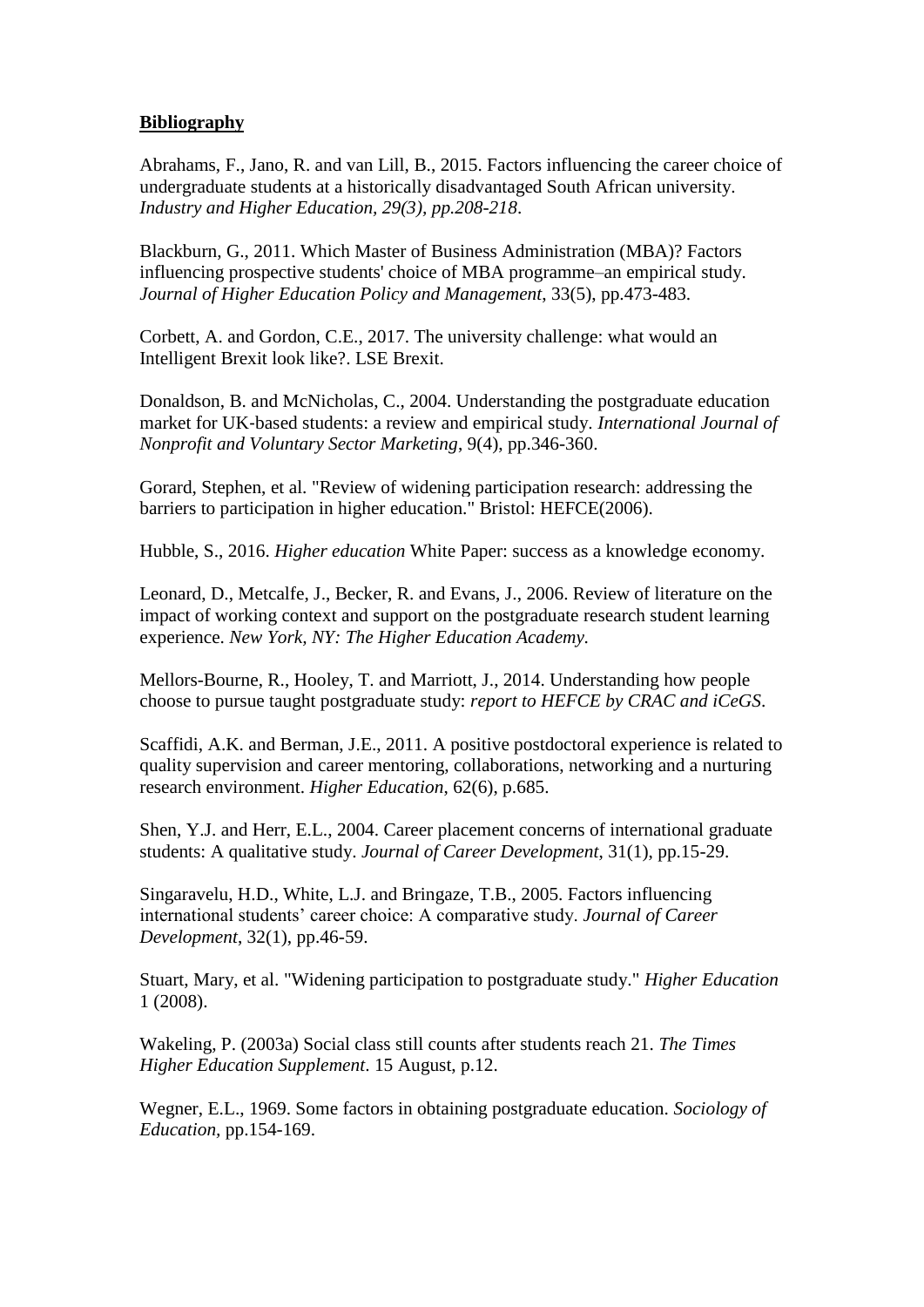# **Appendices**

**Appendix 1 (Survey Data - Context: Hard Brexit)**

| <b>Postgraduate Education Decision</b><br>*Required            |                                                                                                                                                                                                                                                                                                                                                                                                                |                |   |   |   |                  |  |
|----------------------------------------------------------------|----------------------------------------------------------------------------------------------------------------------------------------------------------------------------------------------------------------------------------------------------------------------------------------------------------------------------------------------------------------------------------------------------------------|----------------|---|---|---|------------------|--|
| <b>Context: Hard Brexit</b>                                    |                                                                                                                                                                                                                                                                                                                                                                                                                |                |   |   |   |                  |  |
| before Brexit                                                  | The context of hard-Brexit may be characterized by:<br>- tougher visa requirement for study and employment for non-UK citizens in comparison to<br>- higher tuition fees for EU students in comparison to before Brexit<br>- fewer job opportunities available for non-UK students in comparison to before Brexit<br>- fewer number of available experts in the UK universities in comparison to before Brexit |                |   |   |   |                  |  |
| How concerned are you with the outcome of hard-Brexit? $\star$ |                                                                                                                                                                                                                                                                                                                                                                                                                |                |   |   |   |                  |  |
|                                                                | 1                                                                                                                                                                                                                                                                                                                                                                                                              | $\overline{2}$ | 3 | 4 | 5 |                  |  |
| Not at all                                                     |                                                                                                                                                                                                                                                                                                                                                                                                                |                |   |   |   | <b>Extremely</b> |  |
| What type of student are you? $\star$                          |                                                                                                                                                                                                                                                                                                                                                                                                                |                |   |   |   |                  |  |
| UK / Home student                                              |                                                                                                                                                                                                                                                                                                                                                                                                                |                |   |   |   |                  |  |
| <b>EU student</b>                                              |                                                                                                                                                                                                                                                                                                                                                                                                                |                |   |   |   |                  |  |
| International / Overseas student                               |                                                                                                                                                                                                                                                                                                                                                                                                                |                |   |   |   |                  |  |
| How do you currently finance your undergraduate degree? *      |                                                                                                                                                                                                                                                                                                                                                                                                                |                |   |   |   |                  |  |
| <b>Family/Personal resources</b>                               |                                                                                                                                                                                                                                                                                                                                                                                                                |                |   |   |   |                  |  |
| <b>Student loan</b>                                            |                                                                                                                                                                                                                                                                                                                                                                                                                |                |   |   |   |                  |  |

 $\bigcirc$  Other: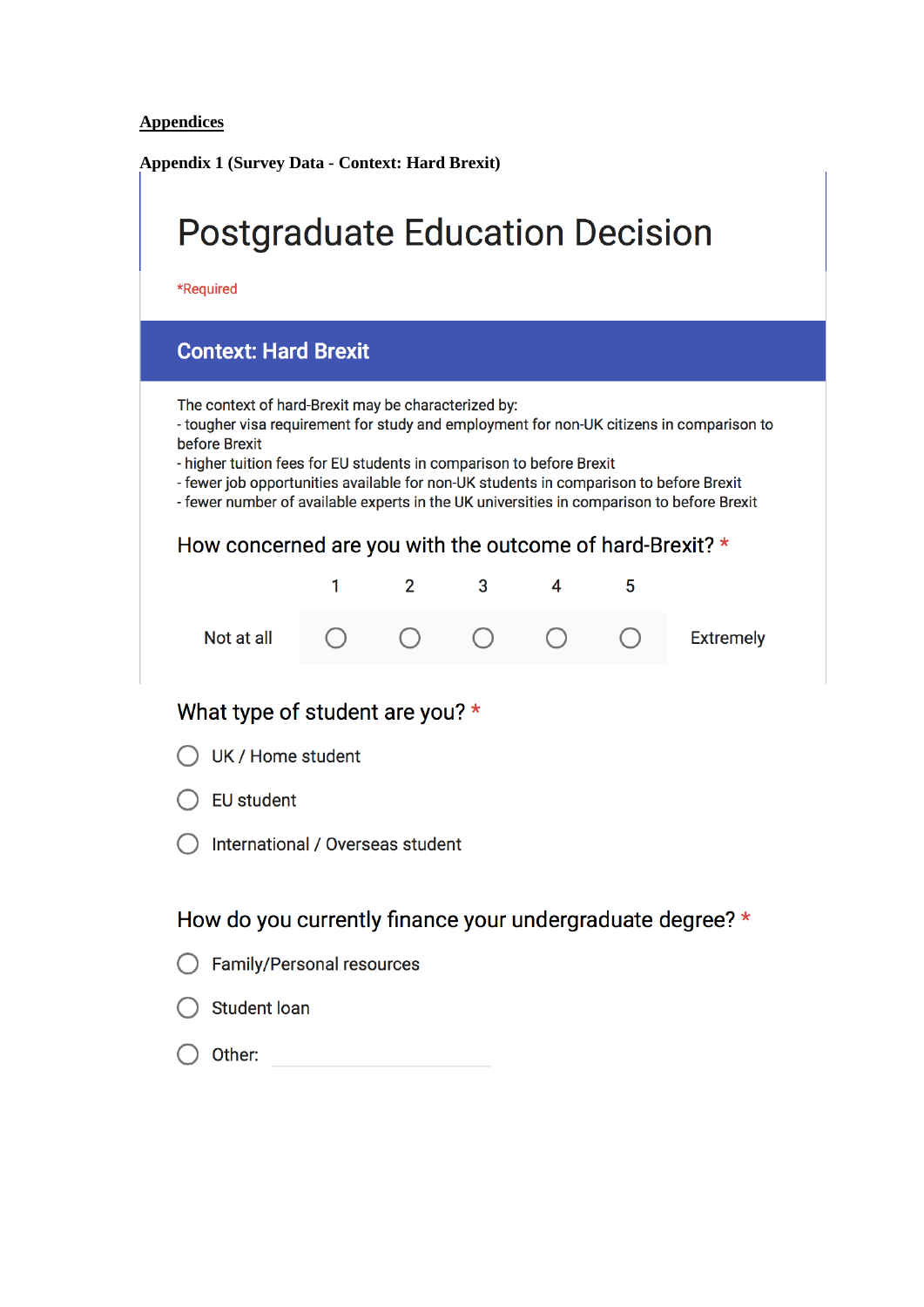# **Postgraduate Education Decision**

\*Required

# **Context: Soft Brexit**

The context of soft-Brexit may be characterized by:

- similar visa requirement for study and employment for non-UK citizens as before Brexit
- similar tuition fees for EU students (possible UK-government sponsorship) as before Brexit
- similar job opportunities available as before Brexit
- similar number of available experts in the UK universities as before Brexit

## How concerned are you with the outcome of soft-Brexit? \*

|  |  |  | Not at all $\bigcap$ $\bigcap$ $\bigcap$ $\bigcap$ $\bigcap$ $\bigcap$ Extremely |
|--|--|--|----------------------------------------------------------------------------------|

## What type of student are you? \*

|  | UK / Home student |
|--|-------------------|
|  |                   |

- $\bigcap$  EU student
- International / Overseas student

# How do you currently finance your undergraduate degree? \*

- Family/Personal resources
- **Student loan**
- Other:

**Appendix 3 (Survey Data - Context: Both Soft and Hard Brexit)**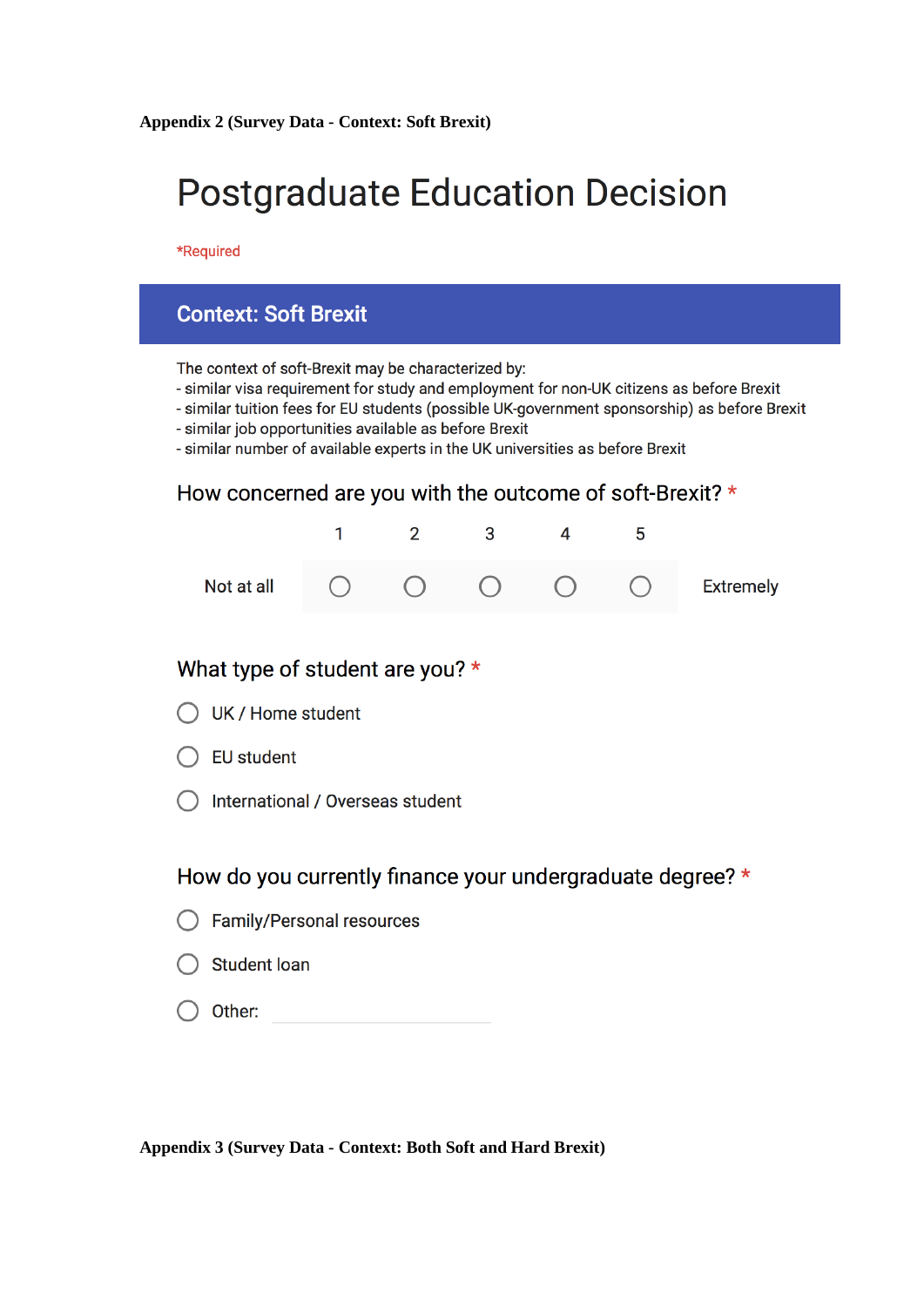# **Influential Factors**

# Please choose how the following factors influence your decision to pursue postgraduate studies in the UK \*

|                                                                              | 1: Not at all                               | 2: Slightly | 3: Moderately | 4: Very    | 5: Extremely |
|------------------------------------------------------------------------------|---------------------------------------------|-------------|---------------|------------|--------------|
| Employer's<br>perceived<br>reputation of the<br>degree                       | $\left(\begin{array}{c} \end{array}\right)$ | $\bigcap$   | $\bigcirc$    | $\bigcap$  | ( )          |
| <b>Benefits of social</b><br>life in the UK                                  | $\bigcirc$                                  | $\bigcap$   | $\bigcirc$    | $\bigcirc$ | $\bigcap$    |
| Personal<br>satisfaction                                                     | $\left(\begin{array}{c} \end{array}\right)$ | $\bigcirc$  | $\bigcap$     | $\bigcirc$ | $\bigcirc$   |
| Less time taken to<br>get the degree<br>than in other<br>countries (e.g. US) | $\bigcirc$                                  | $\bigcap$   | $\bigcirc$    | $\bigcap$  | $\bigcap$    |
| Postpone entry<br>into workforce                                             | $\bigcirc$                                  | $\bigcirc$  | $\bigcap$     | $\bigcirc$ | $\bigcirc$   |
| Enjoyment of<br>study / Academic<br>curiosity                                | $\bigcap$                                   | $\bigcirc$  | $\bigcirc$    | $\bigcirc$ | $\bigcap$    |
| Prerequisite for<br>chosen career<br>path                                    | $\bigcirc$                                  | $\bigcirc$  | $\bigcap$     | $\bigcap$  | $\bigcap$    |
| <b>Family expectation</b><br>to pursue further<br>studies                    | $\bigcap$                                   | $\bigcirc$  | $\bigcirc$    | $\bigcap$  | $\bigcirc$   |
| Improved<br>knowledge                                                        | $\bigcap$                                   | $\bigcirc$  | $\bigcirc$    | $\bigcap$  | $\bigcap$    |
| Potential to extend<br>career network                                        | $\bigcirc$                                  | $\bigcirc$  | $(\ )$        | $\bigcirc$ | $\Box$       |
| Higher expected<br>salary                                                    |                                             |             |               |            |              |
| Opportunity to<br>interact with<br>experts                                   |                                             |             |               |            |              |

### **Appendix 4 Sample Interview Questions**

Instructions for the interviewers: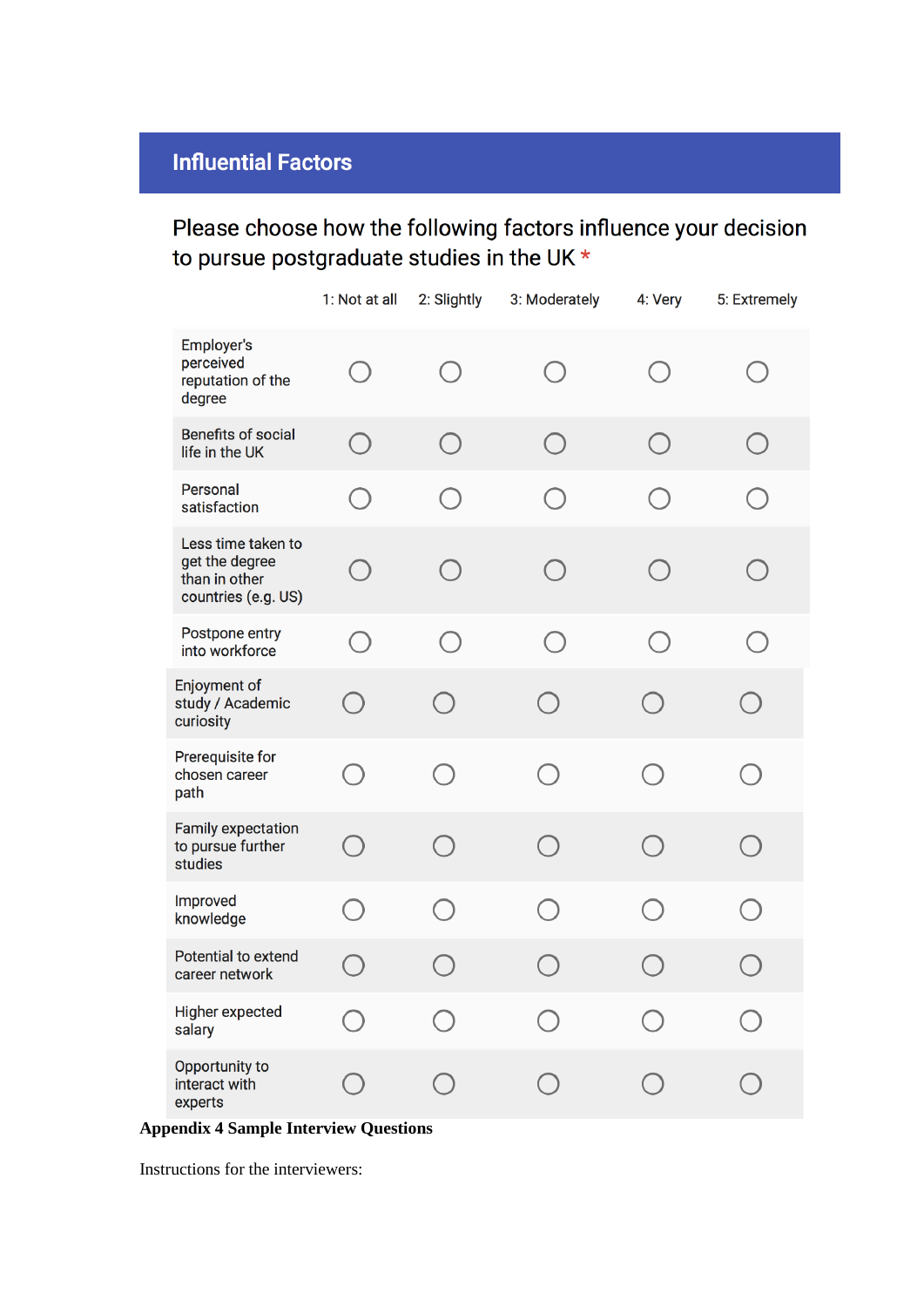Do not show our finding Tell interviewees what we mean by soft Brexit

Definition:

| similar visa requirement for study and          | tougher visa requirement for study and            |
|-------------------------------------------------|---------------------------------------------------|
| employment for non-UK citizens as before        | employment for non-UK citizens in comparison to   |
| <b>Brexit</b>                                   | before Brexit                                     |
| similar tuition fees for EU students (possible) | higher tuition fees for EU students in comparison |
| UK-government sponsorship) as before Brexit     | to before Brexit                                  |
| similar job opportunities available as before   | fewer job opportunities available for non-UK      |
| Brexit-                                         | students in comparison to before Brexit           |
| similar number of available experts in the UK   | fewer number of available experts in the UK       |
| universities as before Brexit                   | universities in comparison to before Brexit       |

Our group is studying factors influencing decision to pursue postgraduate education Today's interview focuses on the potential of expanding career networks through postgraduate study

- 1. Where are your from?
- 2. In the context of soft Brexit, how influential is career networking in determining your decision to pursue postgraduate study?
- 3. How will this be affected in the context of hard Brexit?
- 4. Why different/same?

#### THANK YOU

**Appendix 5 (Soft Brexit survey, sample size=80)**



**Appendix 6 (Hard Brexit survey, sample size=106)**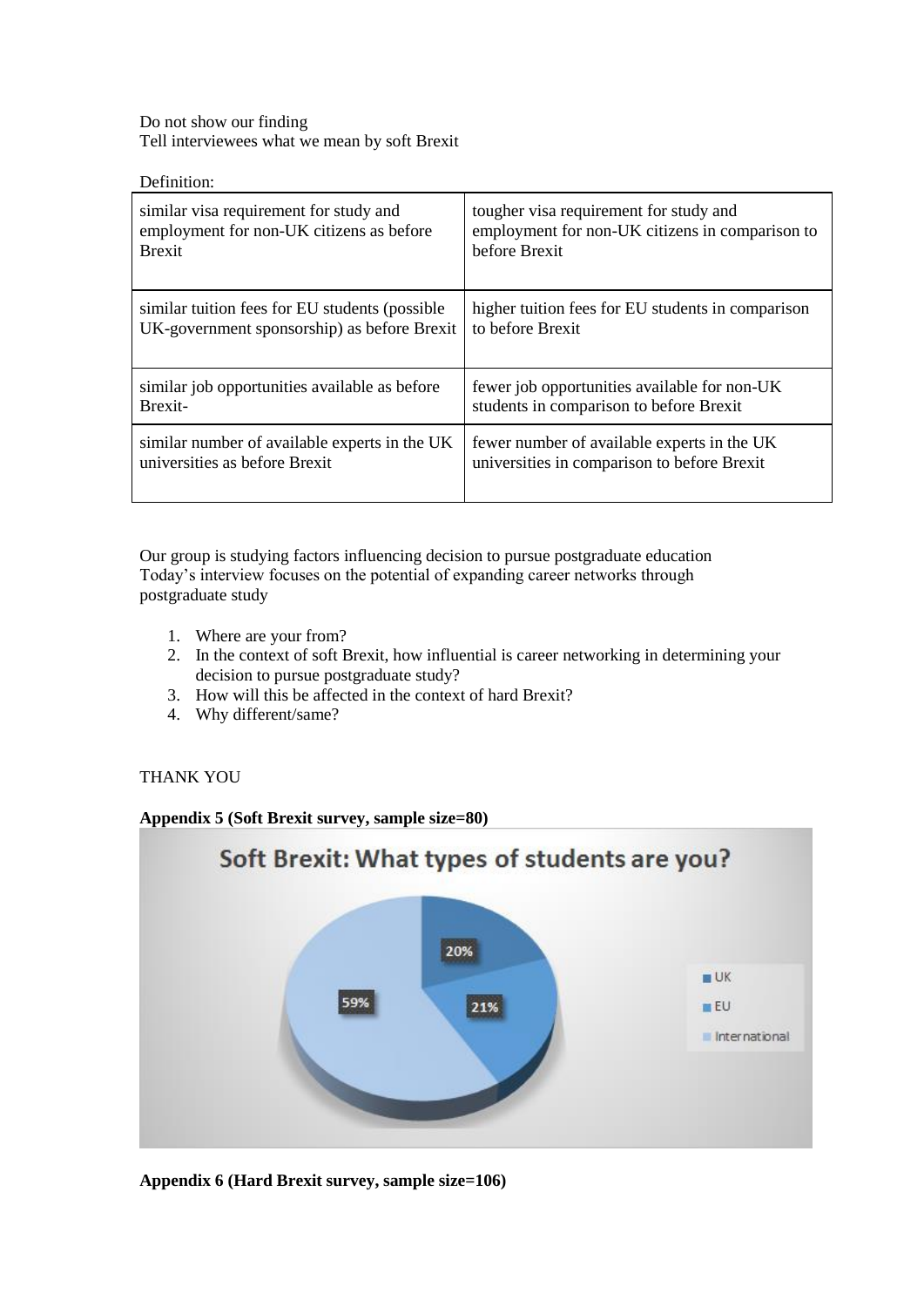

# **Appendix 7 Interview Transcript**

| EU.01        | I am planning to do postgrad in the US. If I were, I would be<br>contemplating the importance of career network. In the context of hard<br>Brexit, my opinion would change – decrease the likelihood because I<br>would probably want to work in a company $-$ still linking with the EU $-$<br>even German speaking company (since the relation would be weaken -<br>not as attractive)                                                                                                                                                                                                                                                                                                                                                                                                                   |
|--------------|------------------------------------------------------------------------------------------------------------------------------------------------------------------------------------------------------------------------------------------------------------------------------------------------------------------------------------------------------------------------------------------------------------------------------------------------------------------------------------------------------------------------------------------------------------------------------------------------------------------------------------------------------------------------------------------------------------------------------------------------------------------------------------------------------------|
| <b>UK.01</b> | Networking itself is always important because there always going to be<br>someone with good info helping your career. In soft brexit, it's good<br>because there would still be EU students who can give network all across<br>Europe. In the case of hard Brexit, it would become more difficult<br>because of the relationship strain so less EU students so maybe<br>networking only with international students. As technically an EU<br>national being half-Irish, the chance to have other EU students is<br>important considering I would still have free movement of labour, etc so<br>still can use the network to "exploit" the benefit from it. This may result<br>in considering to have postgrad somewhere else. But as long as have<br>students from various background, it will good to me. |
| Int.01       | In the context of soft Brexit, I have to go to the military first (from South<br>Korea) but afterwards I would pursue masters and it would still be<br>attractive in regards to career network – building my career. The most<br>attractive factor is the short time. Before Brexit, I would pursue the plan<br>for sure, now I want to wait and see. Given that the soft Brexit – not so<br>sure about employment after master degree. Either in the context of soft<br>and hard Brexit, it would still be hard to get employment in the UK (but I<br>am planning to see jobs elsewhere too). Networking would definitely help<br>but in hard Brexit, I wont put so much energy in it.                                                                                                                    |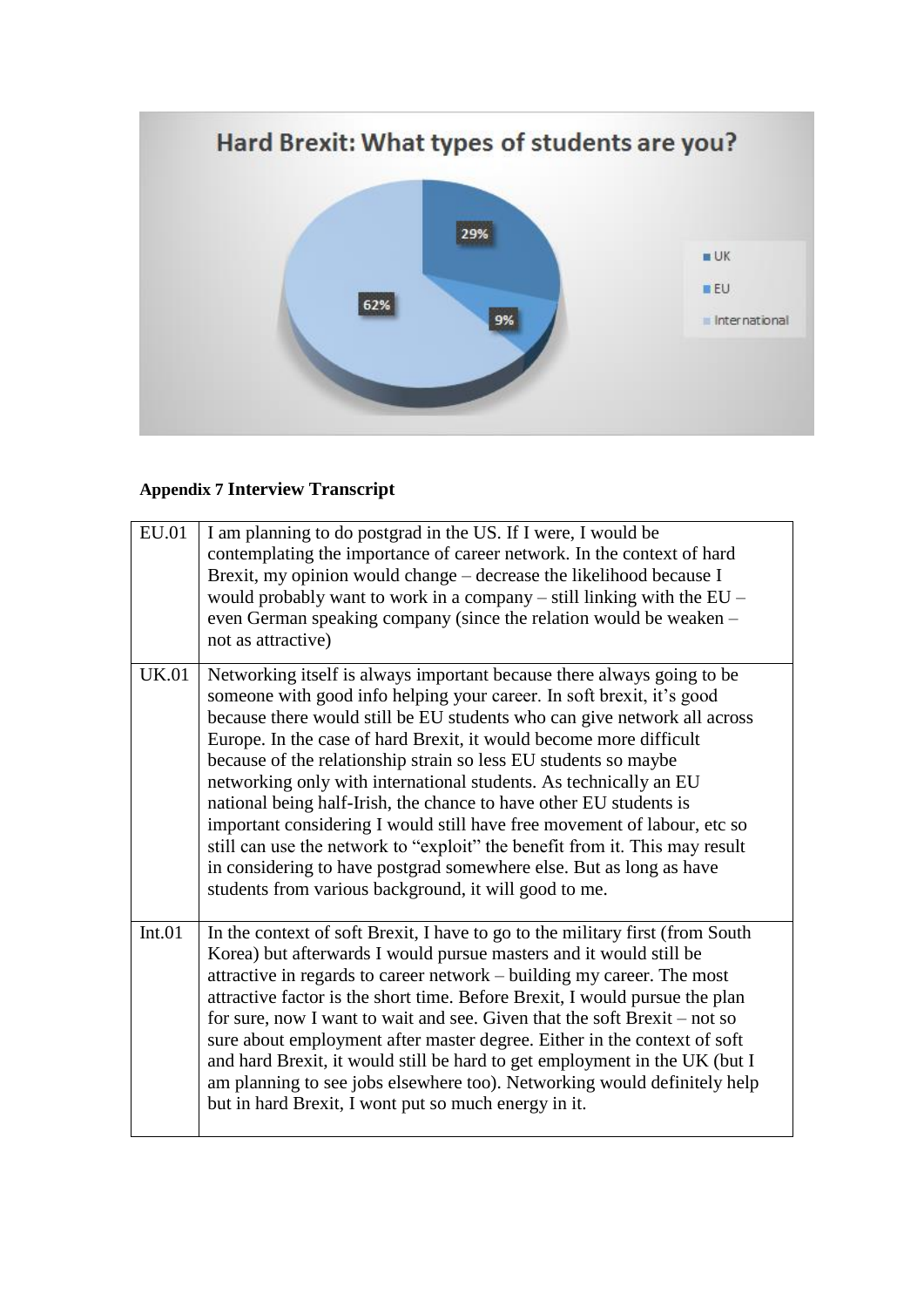| Int.02       | Networking is important. Within the context of soft Brexit, still important<br>- no difference actually between soft/hard Brexit. Because it will<br>definitely helpful – get more information no matter what happens. I still<br>see pursuing postgrad education = opportunity for networking= important<br>regardless type of Brexit.                                                                                                                                                                                                                                                                                                                                                                                                                                                                                                                                                                                                                                                                                                                                                                                                                                                                               |
|--------------|-----------------------------------------------------------------------------------------------------------------------------------------------------------------------------------------------------------------------------------------------------------------------------------------------------------------------------------------------------------------------------------------------------------------------------------------------------------------------------------------------------------------------------------------------------------------------------------------------------------------------------------------------------------------------------------------------------------------------------------------------------------------------------------------------------------------------------------------------------------------------------------------------------------------------------------------------------------------------------------------------------------------------------------------------------------------------------------------------------------------------------------------------------------------------------------------------------------------------|
| <b>EU.02</b> | Given that I do postgrad education in UK as suppose to my home<br>country, I would do it to expand my career network. But given that I do<br>undergrad here, I wont pursue the postgrad for that as I would already<br>expand my network during my undergrad. I think it is not a factor at all<br>regardless of Brexit types because not really consideration as in postgrad,<br>not expect to network then anyway.                                                                                                                                                                                                                                                                                                                                                                                                                                                                                                                                                                                                                                                                                                                                                                                                  |
| Int.03       | Career network is quite important because I want to pursue postgrad for<br>finding a job in UK especially banking, consulting sector. But by no<br>means it is the most important. Another reason is actually the cost<br>because Brexit weaken pounds and cheaper relatively. But given Brexit,<br>not as many opportunity to network. If soft happens, see how soft it is -<br>given London still an attractive place, networking opportunity still there.<br>Given hard Brexit, being an int student, I don't think that the impact is not<br>concerning in term of cost and in term of benefit, definitely lots of<br>opportunity available. Especially looking at other alternatives, like US or<br>Europe, even UK become less attractive, the others not as good too (EU -<br>especially bcs of language). Therefore, career network although would<br>change in long-run given hard-Brexit, what I am concerned is short-run<br>and the attractiveness does not diminish – career network is important<br>regardless of brexit type and my thinking of pursuing further education,<br>not change which focus on my need to have a degree for my job and UK<br>offers a good cost and the length of study too. |
| Int.04       | In the context of soft Brexit, career networking is not that important for<br>me because my interest is in history, more academic based (not career). It<br>has some influence though. Given that hard Brexit occur, for non-EU, we<br>may get some advantages – value networking more – better career<br>prospect bcs less competition from EU (at the same level, no preference)<br>and in that case, may explore more career choices even in more career-<br>based postgrad education. In this sense, it would be more appealing to<br>study postgrad in UK.                                                                                                                                                                                                                                                                                                                                                                                                                                                                                                                                                                                                                                                       |
| Int.05       | It does not make a lot of difference for me $-$ the main factor is actually<br>the tuition fee (not career network). Essentially, in soft brexit, it wont<br>matter that much in postgrad (more on my future career later after). In<br>hard Brexit, career network becomes more important because it is harder<br>for EU students hence more competition. If soft Brexit means EU<br>students wont get affected as much, then in hard brexit, networking<br>becomes important.                                                                                                                                                                                                                                                                                                                                                                                                                                                                                                                                                                                                                                                                                                                                       |
| EU.03        | It can be quite important but so far under soft Brexit. In the context of<br>hard Brexit, I think it would change a lot because even if I have the<br>network that I need, and there is more competition so not enough just<br>with networking even with postgrad in UK (also more expensive).                                                                                                                                                                                                                                                                                                                                                                                                                                                                                                                                                                                                                                                                                                                                                                                                                                                                                                                        |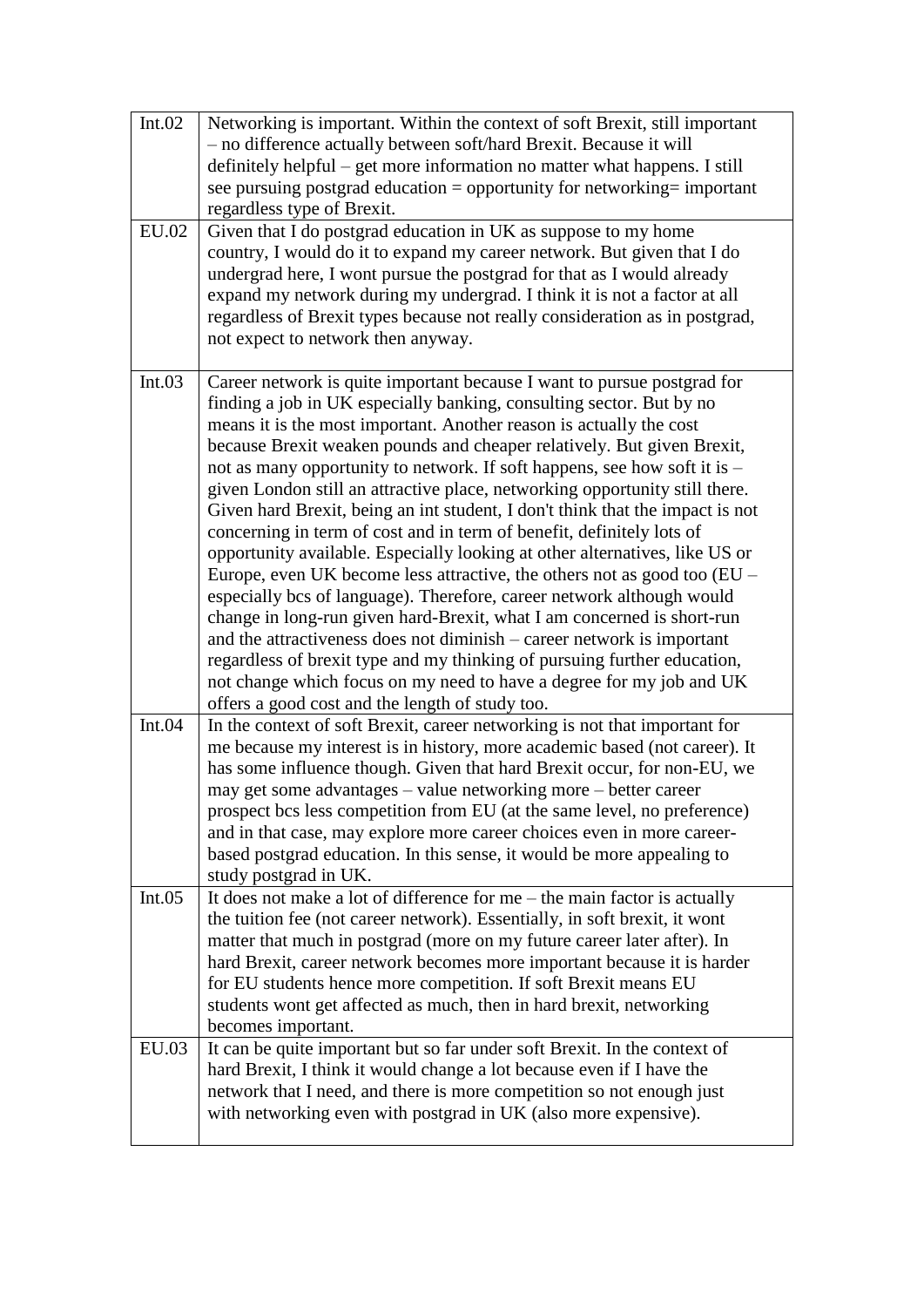| <b>EU.04</b> | In the context of soft Brexit, career networking would influence my<br>decision especially as I want to do the master part time so it is important<br>then. In the context of hard Brexit, the network would be less<br>international (less $EU$ ) – it would influence my decision to do it in UK,<br>might go to another EU country in the mainland. Therefore, career<br>networking in UK become less important in hard Brexit. Although it |
|--------------|------------------------------------------------------------------------------------------------------------------------------------------------------------------------------------------------------------------------------------------------------------------------------------------------------------------------------------------------------------------------------------------------------------------------------------------------|
|              | more likely going to be the same influential, in soft Brexit, the<br>networking is better.                                                                                                                                                                                                                                                                                                                                                     |
| UK.02        | In the context of Soft Brexit, it is easier for me go aboard. My main<br>constraint is financing. So if UK stays in the EU, I will be more likely to<br>go abroad; but if hard Brexit, I will probably stay in the UK.                                                                                                                                                                                                                         |
| Int.06       | Career network is not influencing my decision to study postgraduate in<br>the U.K. I do not care about Brexit as I am from China, it does not affect<br>me much.                                                                                                                                                                                                                                                                               |
| <b>UK.03</b> | Career network is a decisive factor. The main factor is financing and my<br>personal experiences regardless of Soft or Hard Brexit.                                                                                                                                                                                                                                                                                                            |

UK.04 | I do not think it will be a primary consideration for pursuing postgraduate study, it's like my genuine interest in the subject and things I study that is interesting are more important. Under hard Brexit, there may be less opportunities for research opportunities. I still think it wouldn't affect my decision very much to be honest. Even if research schemes are affected by Brexit scenarios, my interest in the subject and depending on which university I am going in the UK. It will be unaffected.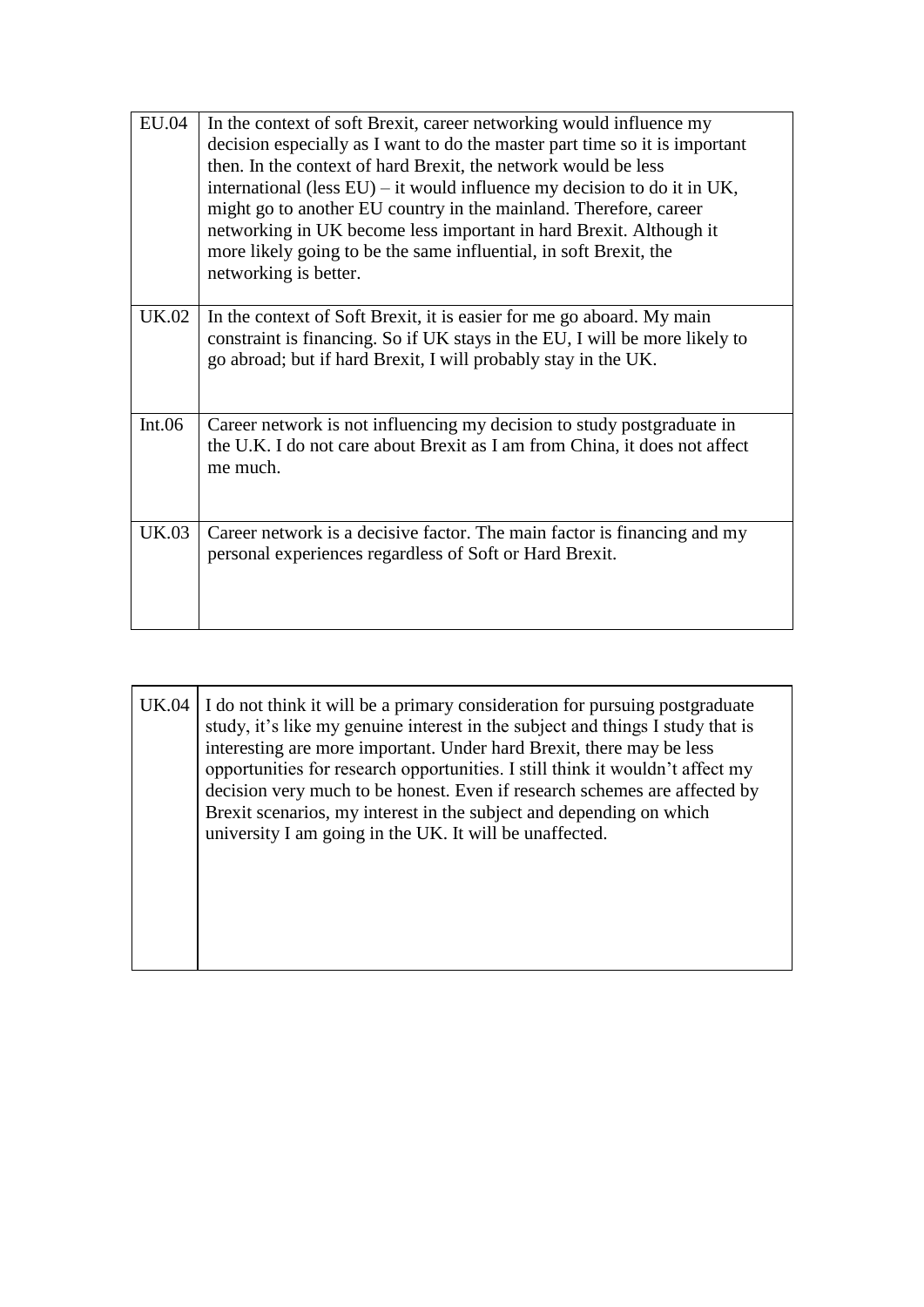| Int.07       | I am from China. Even without this context (soft Brexit) career networking is<br>important for me. Because I what to compare the cost of postgraduate study<br>and benefit of that and whether it is a good university in terms of research<br>and academics and probably career choice little and yes it is not the main<br>determinant. If the tuition fee is going up it will add into my consideration.<br>UK universities receive less research funding from whatever bodies they<br>have, that cost benefit analysis is going to change and I may go to the US for<br>postgraduate study.                                                                                                                                                                         |
|--------------|-------------------------------------------------------------------------------------------------------------------------------------------------------------------------------------------------------------------------------------------------------------------------------------------------------------------------------------------------------------------------------------------------------------------------------------------------------------------------------------------------------------------------------------------------------------------------------------------------------------------------------------------------------------------------------------------------------------------------------------------------------------------------|
| <b>UK.05</b> | I am from the UK. I don't think it's very important for me. Because I am not<br>going to do a degree and spend that much of money just for network, I would<br>go to do if I am interested in it perhaps for the job and mainly because I want<br>to do it. So it really has no effect. It doesn't make any difference if it is a<br>hard Brexit. Maybe you can argue that if it is a hard Brexit there is less<br>people from EU and frankly I don't care that much and the main thing for me<br>to do a postgraduate study is how interested I am in the subject and the cost<br>maybe and that's it. I am sure I can do other career networkings. I am not<br>going to choose a postgraduate degree just to get a bit more networking I find<br>it is quite a waste. |
| <b>EU.05</b> | I don't do a lot of career networking. I am not sure it is important for me if it<br>is a soft Brexit. In hard Brexit, it may not affect. In general, it would not be<br>affect my decision. I don't want to work in the UK later. International<br>network isn't important anyway. I think it will be a very small factor in either<br>way. The University, the degree, the cost of degree, and people are more<br>important. Career network is just a nice extra but it is not important.                                                                                                                                                                                                                                                                             |